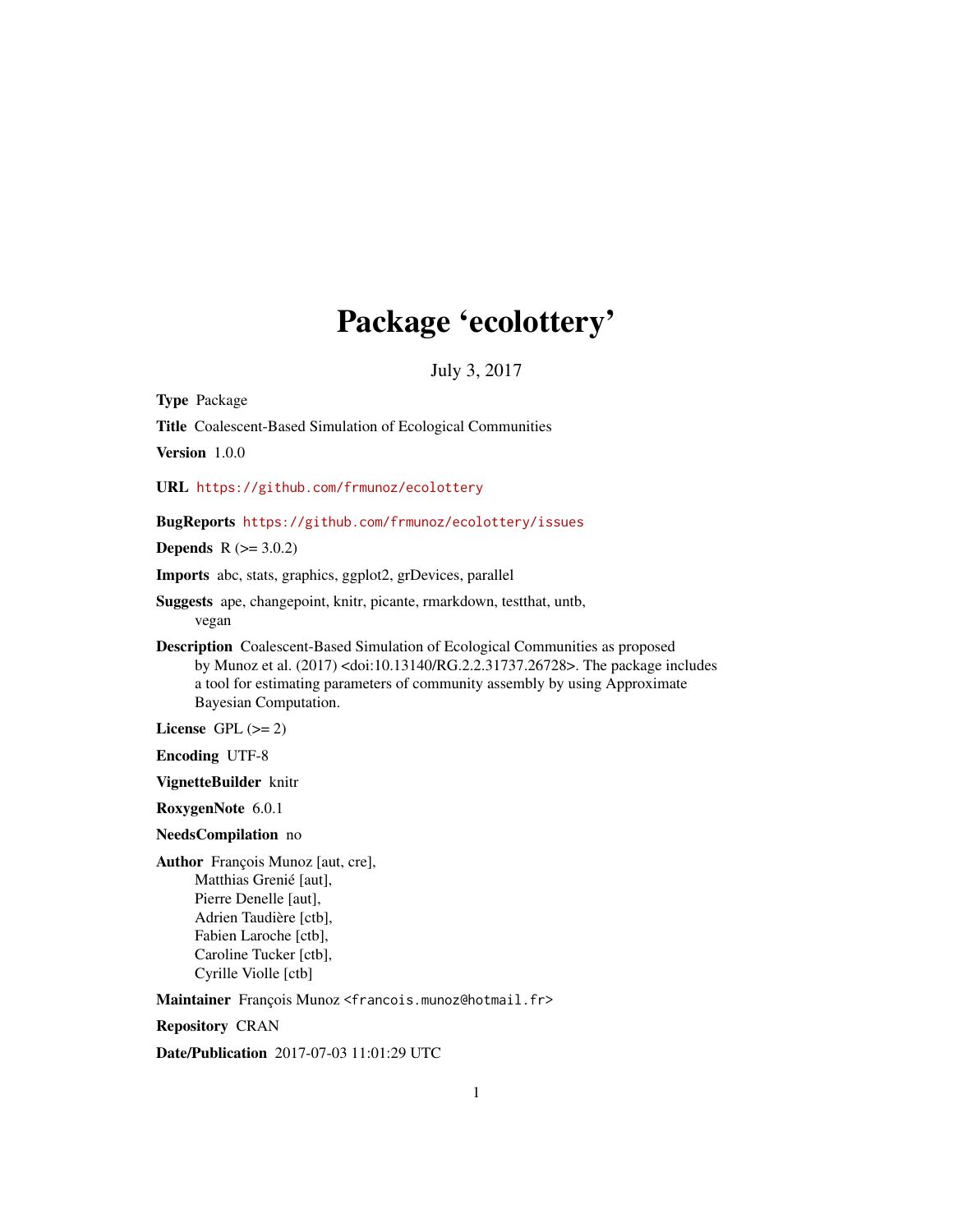### <span id="page-1-0"></span>R topics documented:

| Index | 18 |
|-------|----|
|       |    |
|       |    |
|       |    |
|       |    |
|       |    |
|       |    |
|       |    |

ecolottery-package *Coalescent-Based Simulation of Ecological Communities*

#### Description

Coalescent-Based Simulation of Ecological Communities as proposed by Munoz et al. (2017) <doi:10.13140/RG.2.2.31737.26728>. The package includes a tool for estimating parameters of community assembly by using Approximate Bayesian Computation.

#### Details

The DESCRIPTION file:

| Package:               | ecolottery                                                                                                                 |
|------------------------|----------------------------------------------------------------------------------------------------------------------------|
| Type:                  | Package                                                                                                                    |
| Title:                 | Coalescent-Based Simulation of Ecological Communities                                                                      |
| Version:               | 1.0.0                                                                                                                      |
| Authors $@R$ :         | $c(\text{person("François", "Munoz", role = }c("aut", "cre"), email = "francois.munoz@hotmail.fr"), person("Mat")$         |
| URL:                   | https://github.com/frmunoz/ecolottery                                                                                      |
| BugReports:            | https://github.com/frmunoz/ecolottery/issues                                                                               |
| Depends:               | $R (= 3.0.2)$                                                                                                              |
| Imports:               | abc, stats, graphics, ggplot2, grDevices, parallel                                                                         |
| Suggests:              | ape, changepoint, knitr, picante, rmarkdown, testthat, untb, vegan                                                         |
| Description:           | Coalescent-Based Simulation of Ecological Communities as proposed by Munoz et al. (2017) <doi:10.131< td=""></doi:10.131<> |
| License:               | $GPL (= 2)$                                                                                                                |
| Encoding:              | UTF-8                                                                                                                      |
| VignetteBuilder: knitr |                                                                                                                            |
| RoxygenNote:           | 6.0.1                                                                                                                      |
| Author:                | François Munoz [aut, cre], Matthias Grenié [aut], Pierre Denelle [aut], Adrien Taudière [ctb], Fabien Larod                |
| Maintainer:            | NA.                                                                                                                        |

Index of help topics:

abund Compute absolute and relative abundances in the local community and the reference pool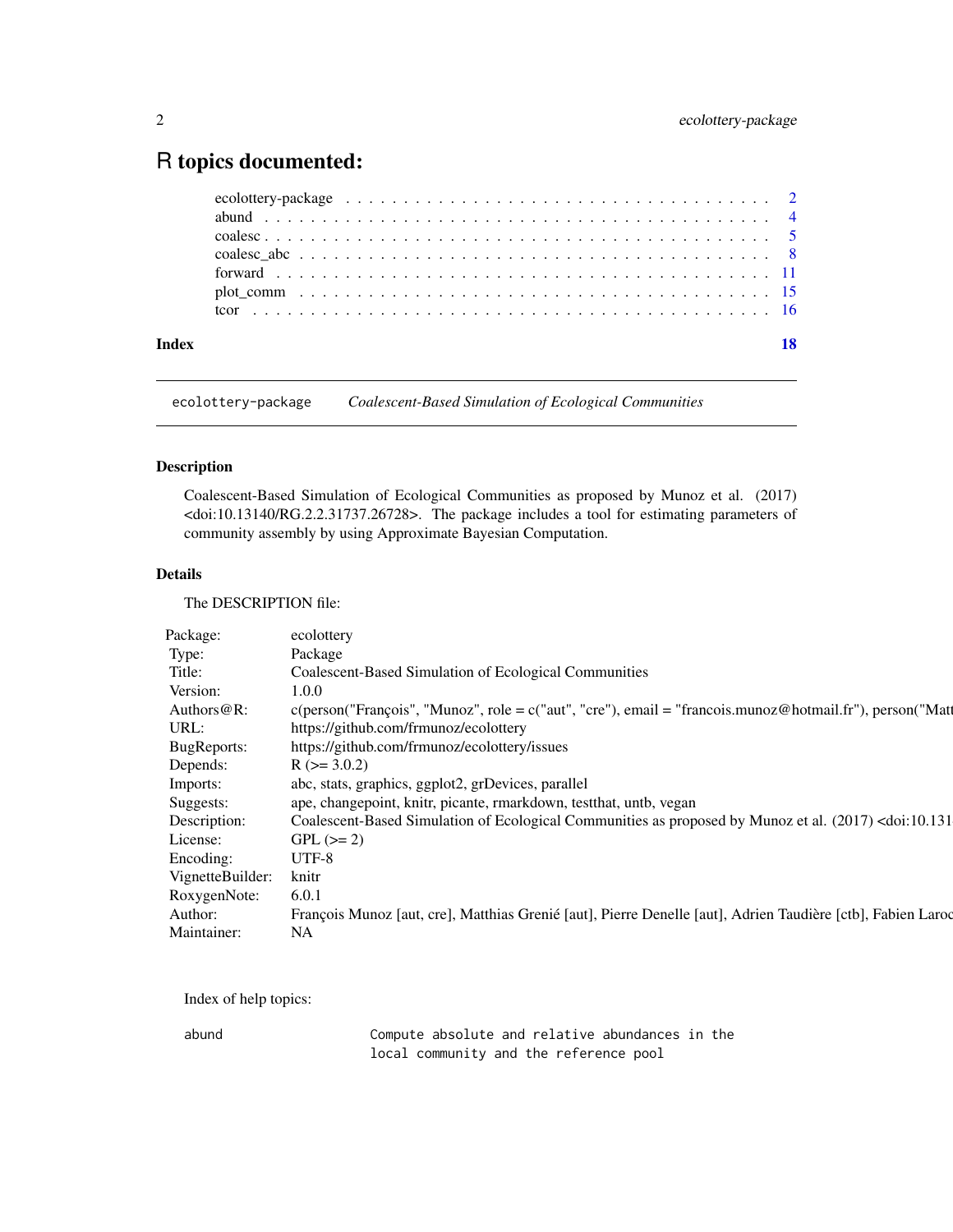ecolottery-package 3

| coalesc            | Coalescent-based simulation of ecological<br>communities undergoing both neutral and |
|--------------------|--------------------------------------------------------------------------------------|
|                    | niche-base dynamics                                                                  |
| coalesc abc        | Estimation of neutral and non-neutral                                                |
|                    | parameters of community assembly using                                               |
|                    | Approximate Bayesian Computation (ABC)                                               |
| ecolottery-package | Coalescent-Based Simulation of Ecological                                            |
|                    | Communities                                                                          |
| forward            | Simulation of neutral and niche-based community                                      |
|                    | dynamics forward in time                                                             |
| plot_comm          | Regional vs. Local trait distributions of                                            |
|                    | abundances                                                                           |
| tcor               | Generates Correlated Traits                                                          |

Two basic functions: coalesc for coalescent-based simulation, and forward for forward-in-time simulation

#### Author(s)

NA

Maintainer: NA

#### References

Hurtt, G. C. and S. W. Pacala (1995). "The consequences of recruitment limitation: reconciling chance, history and competitive differences between plants." Journal of Theoretical Biology 176(1): 1-12.

Hubbell, S. P. (2001). "The Unified Neutral Theory of Biodiversity". Princeton University Press.

Gravel, D., C. D. Canham, M. Beaudet and C. Messier (2006). "Reconciling niche and neutrality: the continuum hypothesis." Ecology Letters 9(4): 399-409.

Munoz, F., P. Couteron, B. R. Ramesh and R. S. Etienne (2007). "Estimating parameters of neutral communities: from one Single Large to Several Small samples." Ecology 88(10): 2482-2488.

Munoz, F., B. R. Ramesh and P. Couteron (2014). "How do habitat filtering and niche conservatism affect community composition at different taxonomic resolutions?" Ecology 95(8): 2179-2191.

#### Examples

```
## Coalescent-based simulation of stabilizing habitat filtering around
## t = 0.5
J <- 100; theta <- 50; m <- 0.5;
comm \le coalesc(J, m, theta, filt = function(x) 0.5 - abs(0.5 - x))
plot_comm(comm)
```
## Forward-in-time simulation of stabilizing habitat filtering around ## t = 0.5, over 100 time steps

# A regional pool including 100 species each including 10 individuals pool <- sort(rep(as.character(1:100), 10))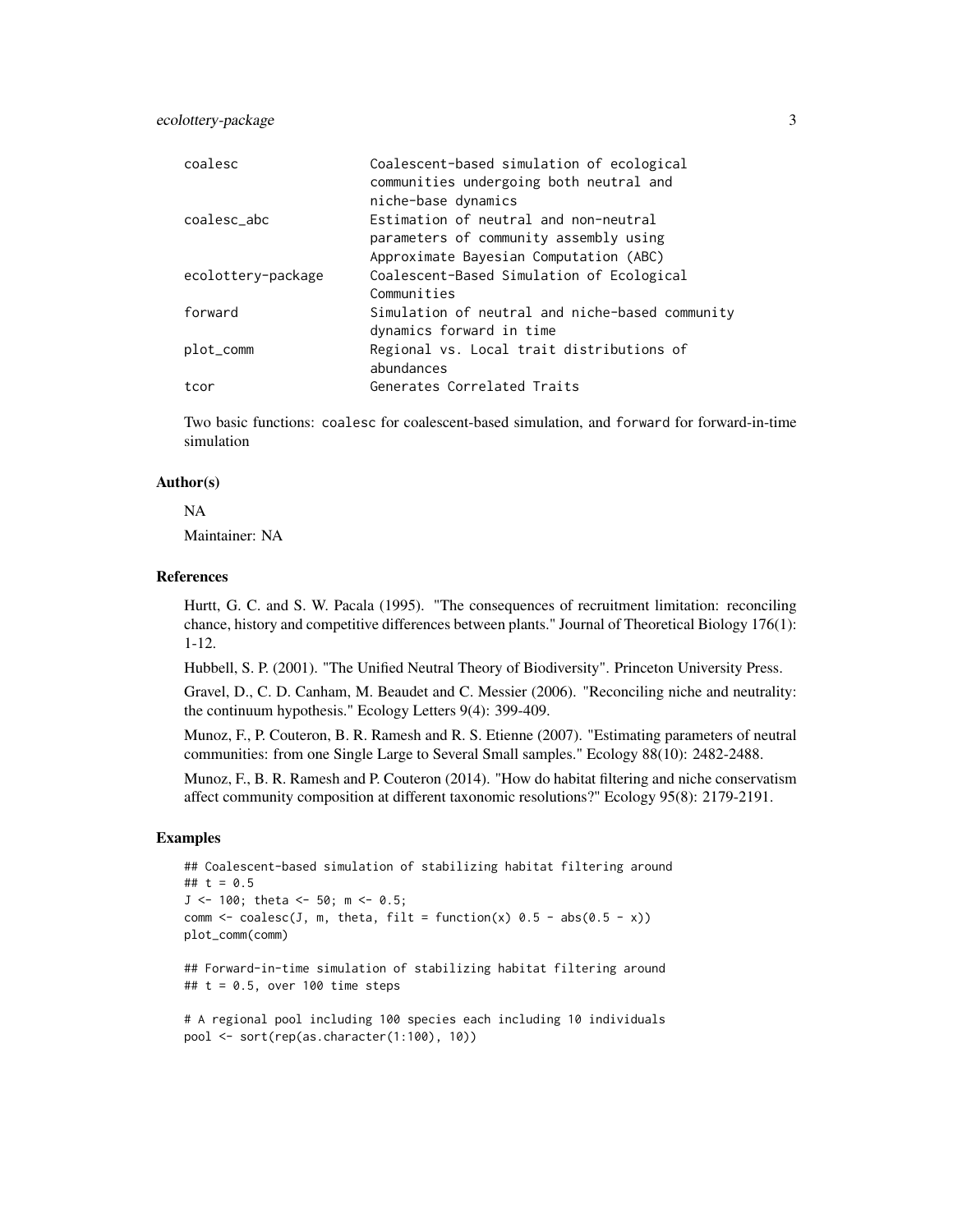4 abund 2012 abund 2012 abund 2012 abund 2012 abund 2012 abund 2012 abund 2012 abund 2012 abund 2013 abund 201

```
# Initial community composed of 10 species each including 10 individuals,
# with trait information for niche-based dynamics
initial <- data.frame(sp = sort(rep(as.character(1:10), 10)),
                     trait = runif(100))
final \le forward(initial = initial, prob = 0.5, gens = 100, pool = pool,
                 filt = function(x) 0.5 - abs(0.5 - x))
plot_comm(final)
```

| abund | Compute absolute and relative abundances in the local community and |
|-------|---------------------------------------------------------------------|
|       | <i>the reference pool</i>                                           |

#### Description

Compute the abundances and relative abundances of species in simulated communities and in the corresponding species pools. The input must be an output of either [coalesc](#page-4-1) or the [forward](#page-10-1) functions.

#### Usage

abund(x)

#### Arguments

| a list including the species pool composition (x\$pool) and the local community |
|---------------------------------------------------------------------------------|
| composition (x\\$com)                                                           |

#### Value

| pool | species abundances and relative abundances in the reference pool  |
|------|-------------------------------------------------------------------|
| com  | species abundances and relative abundances in the local community |

#### Author(s)

F. Munoz, P. Denelle and M. Grenie

```
# Simulation of a neutral community including 500 individuals
J <- 500; theta <- 50; m <- 0.05;
comm1a \leq coalesc(J, m, theta)
abund1a <- abund(comm1a)
# Log-series distribution of regional abundances
fit <- vegan::fisherfit(abund1a$pool$ab)
freq <- as.numeric(names(fit$fisher))
plot(log(freq), fit$fisher,
```

```
xlab = "Frequency (log)",
ylab = "Species", type = "n")
```
<span id="page-3-0"></span>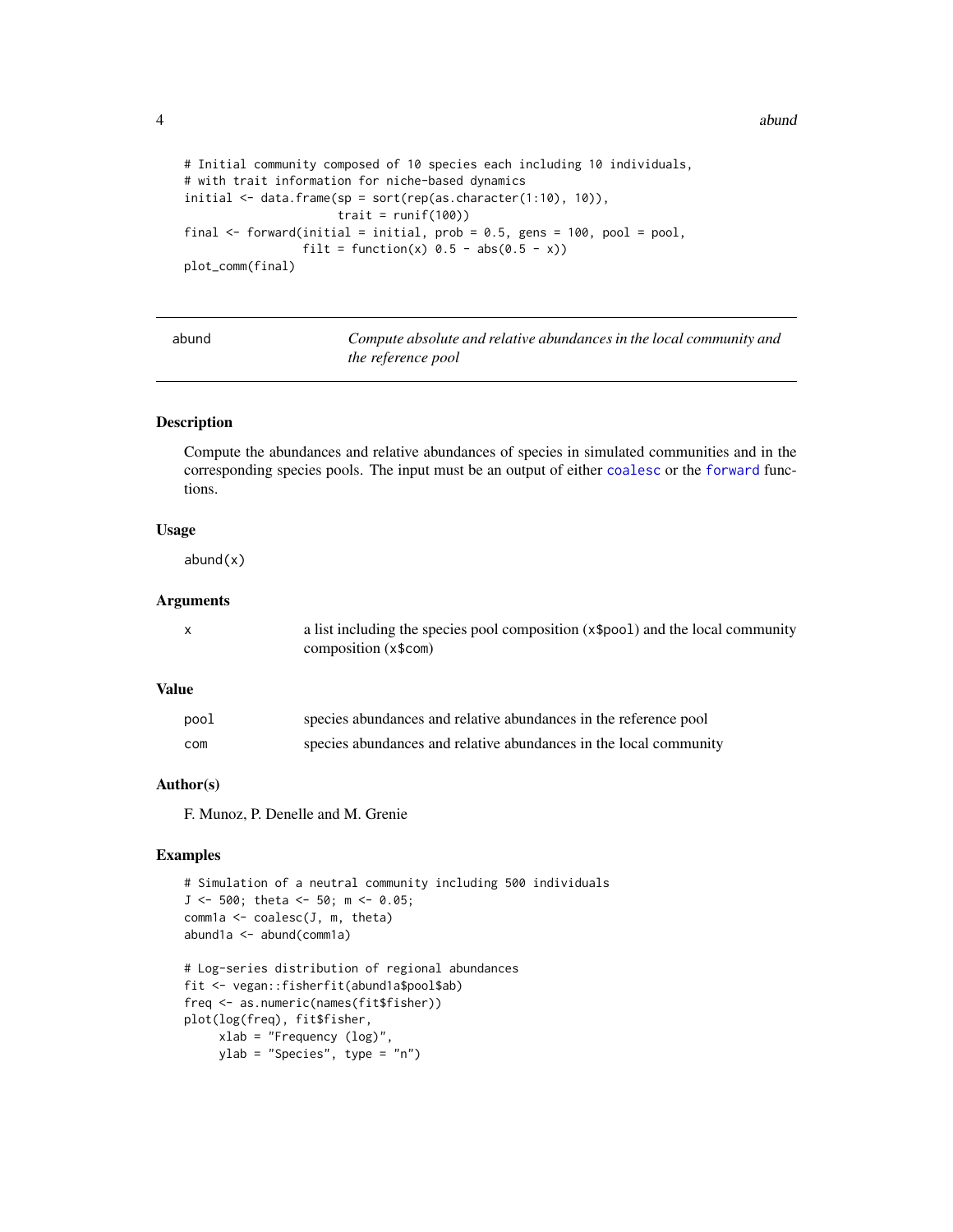#### <span id="page-4-0"></span>coalesc 5

```
rect(log(freq - 0.5), 0, log(freq + 0.5), fit$fisher, col="skyblue")
alpha <- fit$estimate
k <- fit$nuisance
curve(alpha + k^{\triangle}exp(x) / exp(x), log(0.5), max(log(freq)),col = "red", \text{ lwd} = 2, \text{ add} = TRUE)# Relationship between local and regional abundances
par(mfrow=c(1, 2))
plot(abund1a$pool[rownames(abund1a$com), "relab"],
 abund1a$com$relab,
 main = "m = 0.05",xlab = "Regional abundance",
 ylab = "Local abundance",
 log = "xy")abline(0,1)
# With higher immigration rate
m < -0.95comm1b <- coalesc(J, m, theta)
abund1b \leq -abund(comm1b)plot(abund1b$pool[rownames(abund1b$com),"relab"],
 abund1b$com$relab,
 main = "m = 0.95",xlab = "Regional abundance",
 ylab = "Local abundance",
 log = "xy")abline(0,1)
```
<span id="page-4-1"></span>coalesc *Coalescent-based simulation of ecological communities undergoing both neutral and niche-base dynamics*

#### Description

Simulates the composition of a community based on immigration from a regional pool, habitat filtering depending on local environment and species traits, and local birth-death stochastic dynamics.

#### Usage

 $coalesc(J, m = 1, theta = NULL, fill = NULL, pool = NULL, traits = NULL,$  $Jpool = 50 * J$ , verbose = FALSE)

#### Arguments

| number of individuals in the local community.                                  |
|--------------------------------------------------------------------------------|
| migration rate (if $m = 1$ the community is a subsample of the regional pool). |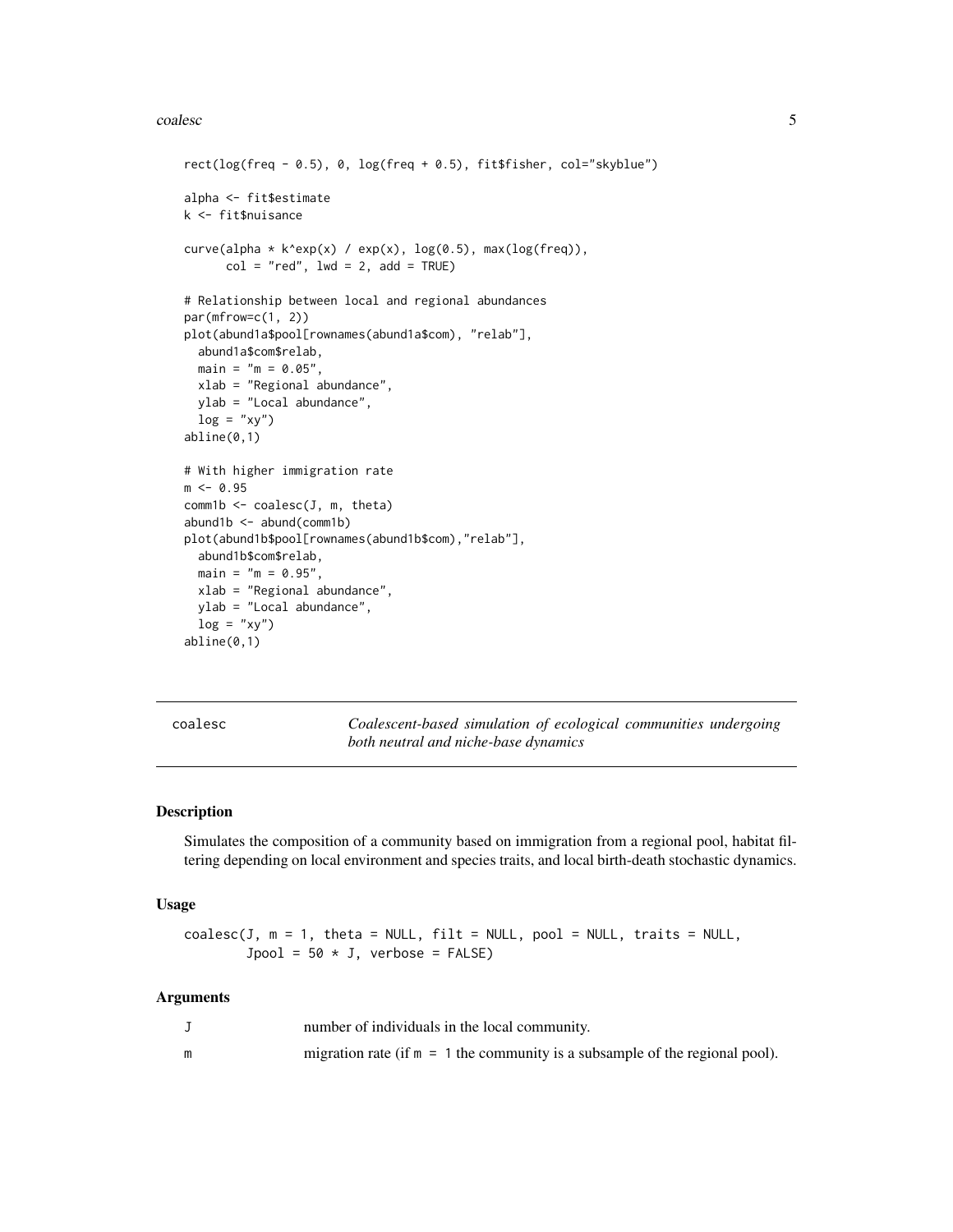| theta   | parameter of neutral dynamics in the regional pool (used only if pool=NULL), it<br>is the "fundamental biodiversity number" $(\theta)$ .                                                                                                                                                                                                                                                        |
|---------|-------------------------------------------------------------------------------------------------------------------------------------------------------------------------------------------------------------------------------------------------------------------------------------------------------------------------------------------------------------------------------------------------|
| filt    | a function representing the effect of local habitat filtering. For a given trait value<br>$t$ , $filt(t)$ represents the probability that an individual with trait $t$ enters the<br>local community. If $filt = NULL$ , coalesc() provides a neutral community.                                                                                                                                |
| pool    | the regional pool of species providing immigrants to the local community. It<br>should include the label of individual on first column, and of its species on<br>second column. If $pool = NULL$ , the pool is simulated as a metacommunity<br>at speciation-drift equilibrium, based on parameter theta. The provided pool<br>can contain trait values for each individuals in a third column. |
| traits  | a matrix or data.frame including one or several traits on columns. A unique<br>trait value is assigned to each species in the regional pool. If $\text{traits} = \text{NULL}$ ,<br>a random trait value is given to species of the regional pool, from a uniform<br>distribution between 0 and 1.                                                                                               |
| Jpool   | if $pool = NULL$ , it is the number of individuals to be simulated in the regional<br>pool.                                                                                                                                                                                                                                                                                                     |
| verbose | if verbose = TRUE, functions returns a lot of outputs about parameters, species<br>pool and environmental filter.                                                                                                                                                                                                                                                                               |

#### Details

Coalescent-based simulation of a community of size J. This generic function can simulate a neutral community (if filt = NULL) or a community undergoing both neutral and niche-based dynamics. In the latter case,  $filt(t)$  represents the relative ability of immigrants with trait values  $t$  in the regional pool to enter the community.

#### Value

| com  | a data frame of simulated individuals, with the label of ancestor individual in the<br>regional pool on first column (as in first column of pool), species label on second<br>column (as in second column of pool), and species trait (as in third column of<br>pool). Not provided if $m = 1$ and filt = NULL: in this case the function<br>provides a sample of the regional pool. |
|------|--------------------------------------------------------------------------------------------------------------------------------------------------------------------------------------------------------------------------------------------------------------------------------------------------------------------------------------------------------------------------------------|
| pool | a data frame of the individuals of the regional source pool, with the label of an-<br>cestor individual in the regional pool on first column (as in first column of input<br>pool), species label on second column (as in second column of input pool), and<br>species trait (as in third column of input pool).                                                                     |

#### Author(s)

F. Munoz

#### References

Hurtt, G. C. and S. W. Pacala (1995). "The consequences of recruitment limitation: reconciling chance, history and competitive differences between plants." Journal of Theoretical Biology 176(1): 1-12.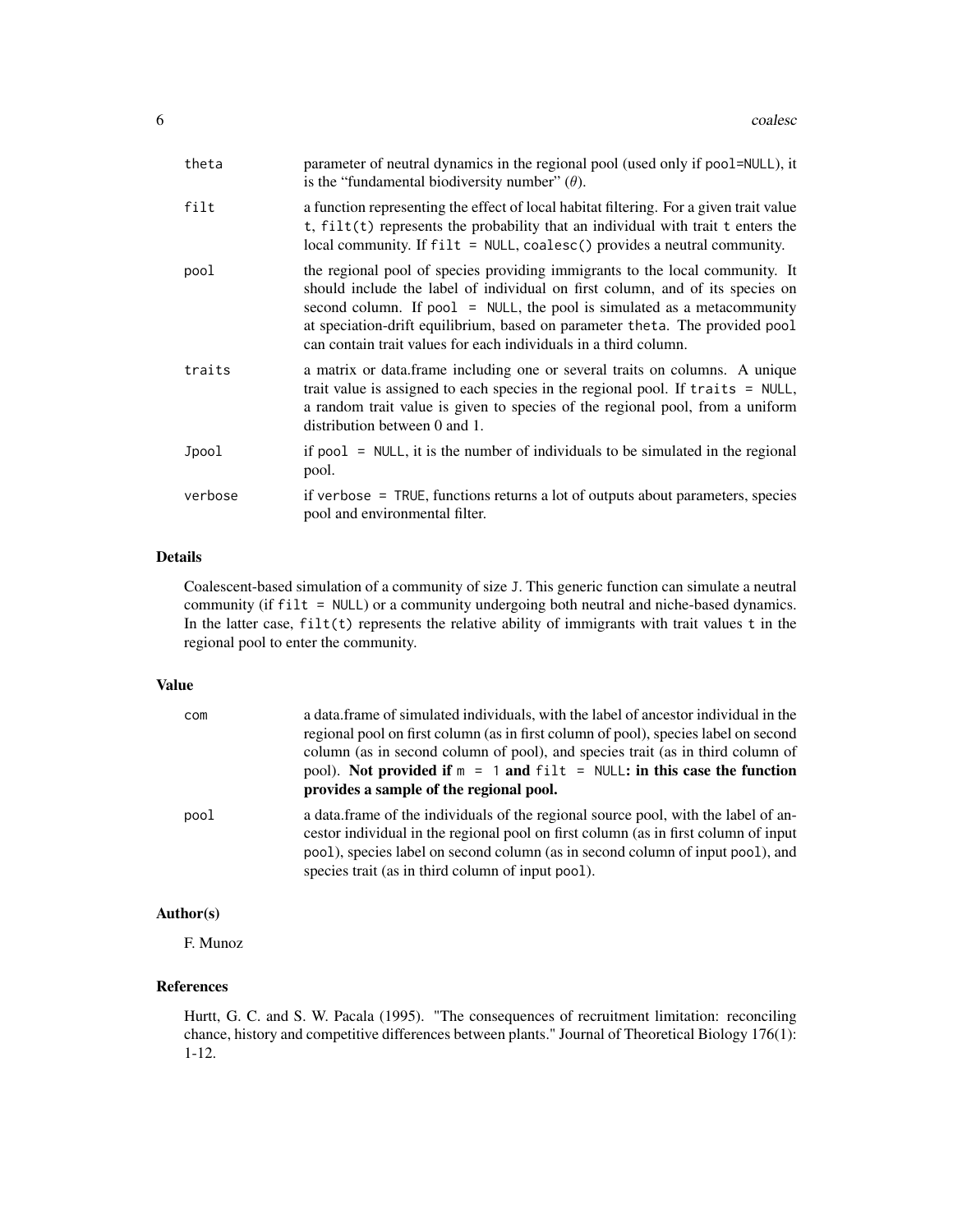#### coalesc 7

Gravel, D., C. D. Canham, M. Beaudet and C. Messier (2006). "Reconciling niche and neutrality: the continuum hypothesis." Ecology Letters 9(4): 399-409.

Munoz, F., P. Couteron, B. R. Ramesh and R. S. Etienne (2007). "Estimating parameters of neutral communities: from one Single Large to Several Small samples." Ecology 88(10): 2482-2488.

Munoz, F., B. R. Ramesh and P. Couteron (2014). "How do habitat filtering and niche conservatism affect community composition at different taxonomic resolutions?" Ecology 95(8): 2179-2191.

```
# Simulation of a neutral community including 100 individuals
J <- 500; theta <- 50; m <- 0.1
comm1 <- coalesc(J, m, theta)
# Regional and local trait distributions
plot_comm(comm1)
# Define a regional pool of species with equal abundances
pool <- cbind(1:10000, rep(1:500, 20), rep(NA, 10000))
# Uniform distribution of trait values
t.sp \le runif(500)
# No intraspecific variation
pool[,3] \leftarrow t.\text{sp}[pool[,2]]# Generate a neutral community drawn from the pool
comm2 < - coalesc(J, m, pool = pool)plot_comm(comm2)
# Directional habitat filtering toward t = 0
comm3 \le coalesc(J, m, filt = function(x) 1 - x, pool = pool)
# Regional and local trait distributions
plot_comm(comm3)
# Function for environmental filtering
sigma <-0.1filt_gaussian <- function(t, x) exp(-(x - t)^2/(2*sigma^2))
# Stabilizing habitat filtering around t = 0.1
comm4a \leq coalesc(J, m, filt = function(x) filt_gaussian(0.1, x), pool = pool)
plot_comm(comm4a)
# Stabilizing habitat filtering around t = 0.5
comm4b <- coalesc(J, m, theta, filt = function(x) filt_gaussian(0.5, x),
                  pool = pool)
plot_comm(comm4b)
# Stabilizing habitat filtering around t = 0.9
comm4c <- coalesc(J, m, theta, filt = function(x) filt_gaussian(0.9, x),
                  pool = pool)
plot_comm(comm4c)
# Mean trait values in communities reflect the influence of habitat filtering
mean(comm4a$com[, 3])
mean(comm4b$com[, 3])
mean(comm4c$com[, 3])
# Disruptive habitat filtering around t = 0.5
```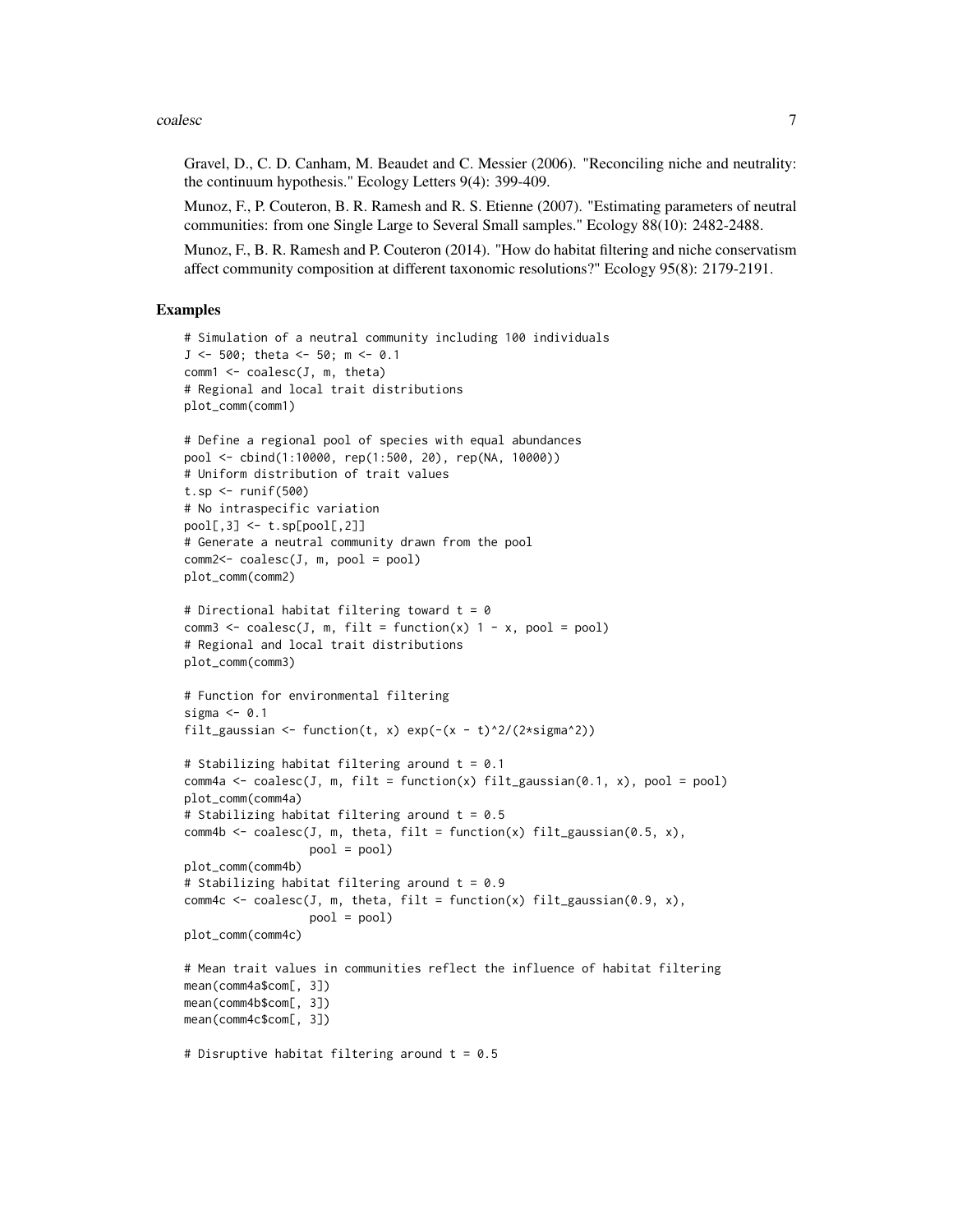```
comm5 <- coalesc(J, m, filt = function(x) abs(0.5 - x), pool = pool)
plot_comm(comm5)
# Multi-modal habitat filtering
t.sp <- rnorm(500)
pool[, 3] \leftarrow t.\nsp[pool[, 2]]comm6 \le coalesc(J, m, filt = function(x) sin(3*x) + 1, pool = pool)
plot_comm(comm6)
```
coalesc\_abc *Estimation of neutral and non-neutral parameters of community assembly using Approximate Bayesian Computation (ABC)*

#### Description

Estimates parameters of neutral migration-drift dynamics (through migration rate m and parameters of environmental filtering (through a filtering function filt.abc()) from the composition of a local community and the related regional pool.

#### Usage

```
coalesc_abc(comm.obs, pool = NULL, multi = "single", traits = NULL,
            f.sumstats, filt.abc = NULL, params = NULL,
            theta.max = NULL, nb.samp = 10^6, parallel = TRUE,
            tol = NULL, pkg = NULL, method="rejection")
do.simul(J, pool = NULL, multi = "single", nb.com = NULL,
            traits = NULL, f.sumstats = NULL, filt.abc = NULL,
            params, theta.max = NULL, nb.samp = 10^6,
            parallel = TRUE, tol = NULL, pk = NULL,method = "rejection")
```
#### Arguments

| comm.obs | the observed community composition. If multi = $FALSE$ (default), should<br>be a matrix or data.frame of individuals on rows with their individual id (first)<br>column), and species id (second column).                                                                                                                                   |
|----------|---------------------------------------------------------------------------------------------------------------------------------------------------------------------------------------------------------------------------------------------------------------------------------------------------------------------------------------------|
| pool     | composition of the regional pool to which the local community is hypothesized<br>to be related through migration dynamics with possible environmental filtering.<br>Should be a matrix of individuals on rows with their individual id (first column),<br>species id (second column), and (optionally) the trait values of the individuals. |
| multi    | structure of the community inputs:                                                                                                                                                                                                                                                                                                          |
|          | • if multi = "single", comm. obs contains a single community<br>• if multi $=$ "tab", the user provides a site-species matrix (sites in rows<br>and species in columns)<br>$\bullet$ if multi = "seqcom", comm. obs contains a list of communities                                                                                          |

<span id="page-7-0"></span>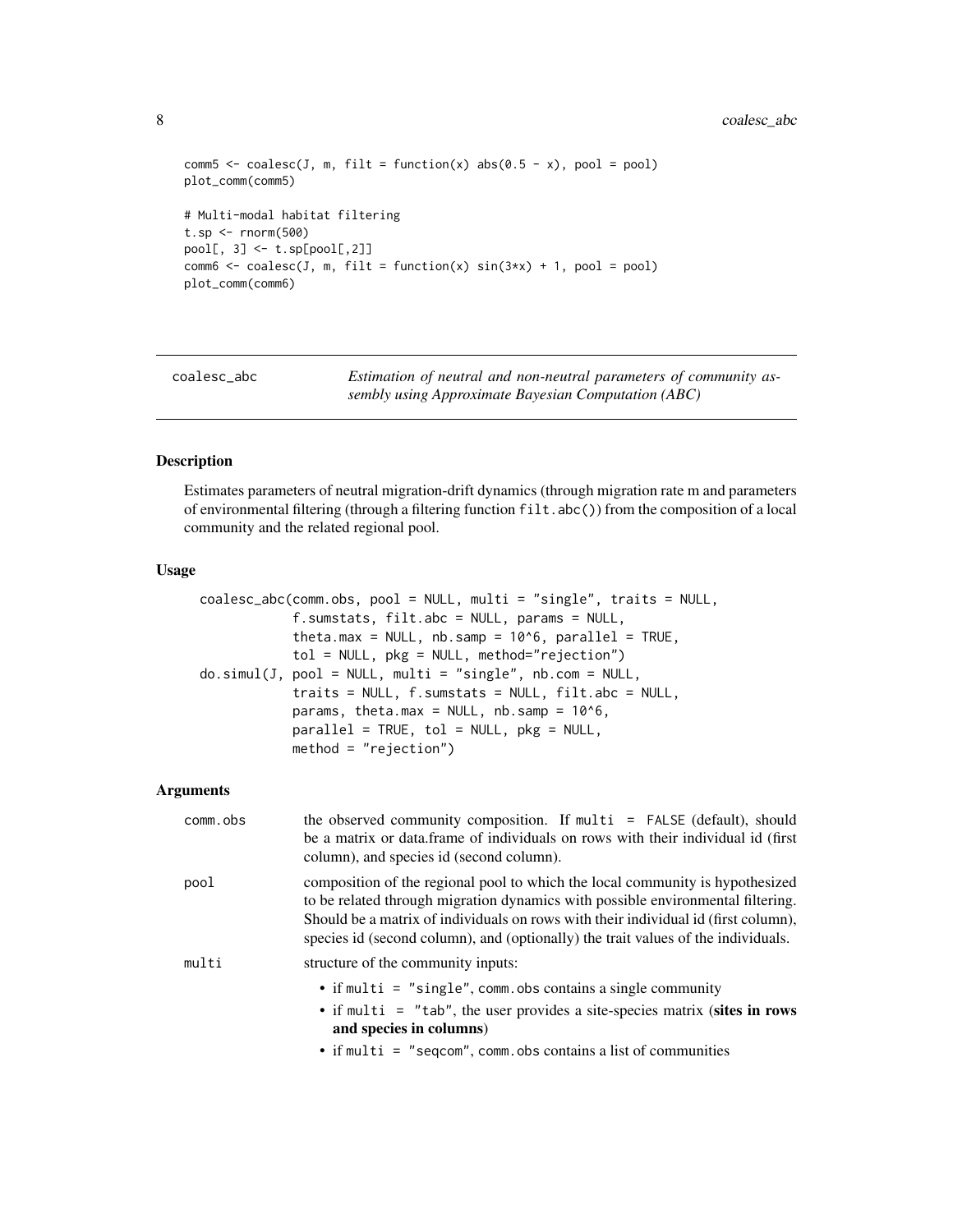<span id="page-8-0"></span>

| traits       | the trait values of species in the regional pool. It is used if trait information is<br>not provided in pool. In this case, intraspecific trait variation is assumed to be<br>null.                                                                                                                                    |
|--------------|------------------------------------------------------------------------------------------------------------------------------------------------------------------------------------------------------------------------------------------------------------------------------------------------------------------------|
| f.sumstats   | a function allowing to calculate the summary statistics of local community com-<br>position. Will be used to compare observed and simulated community compo-<br>sition in the ABC estimation. It should take a community as input and output a<br>list of summary statistics.                                          |
| filt.abc     | the hypothesized environmental filtering function. It is a function of individual<br>trait values and additional parameters to be estimated.                                                                                                                                                                           |
| params       | a matrix of the bounds of the parameters used in filt.abc. The row names<br>of params provide the parameter names used in ABC calculation and output.<br>First column contains minimum values and second column contains maximum<br>values.                                                                            |
| theta.max    | if pool = NULL, regional abundances will be simulated following a log-series<br>distribution. The function will estimate the theta parameter of this distribution.<br>theta. max then provides the upper bound for this estimation.                                                                                    |
| nb.samp      | the number of parameter values to be sampled in ABC calculation. Random<br>values of parameters of environmental filtering (see filt. abc and params) and<br>of migration (denoted as m) are drawn from a uniform distribution between min-<br>imum and maximum values provided in params (and between 0 and 1 for m). |
| parallel     | boolean. If $parallel = TRUE$ , the function will perform parallel processing<br>using the parLapply() function of package parallel.                                                                                                                                                                                   |
| tol          | the tolerance value used in ABC estimation (see help in abc() function of pack-<br>age abc for further information).                                                                                                                                                                                                   |
| pkg          | packages needed for calculation of filt. abc and/or f. sumstats.                                                                                                                                                                                                                                                       |
| method       | the method to be used in ABC estimation (see help on abc () function of package<br>abc for further information).                                                                                                                                                                                                       |
| $\mathbf{J}$ | local community size.                                                                                                                                                                                                                                                                                                  |
| nb.com       | number of communities.                                                                                                                                                                                                                                                                                                 |

#### Details

coalesc\_abc() performs ABC estimation for one (if multi = FALSE, default) or several communities (if multi = TRUE) related to the same regional pool.

do.simul() provides the simulated communities used in ABC estimation, and is not intended to be used directly.

#### Value

| par        | parameter values used in simulations.                                                                         |
|------------|---------------------------------------------------------------------------------------------------------------|
| obs        | observed summary statistics.                                                                                  |
| obs.scaled | observed summary statistics standardized according to the mean and standard<br>deviation of simulated values. |
| SS         | standardized summary statistics of the communities simulated with parameter<br>values listed in par.          |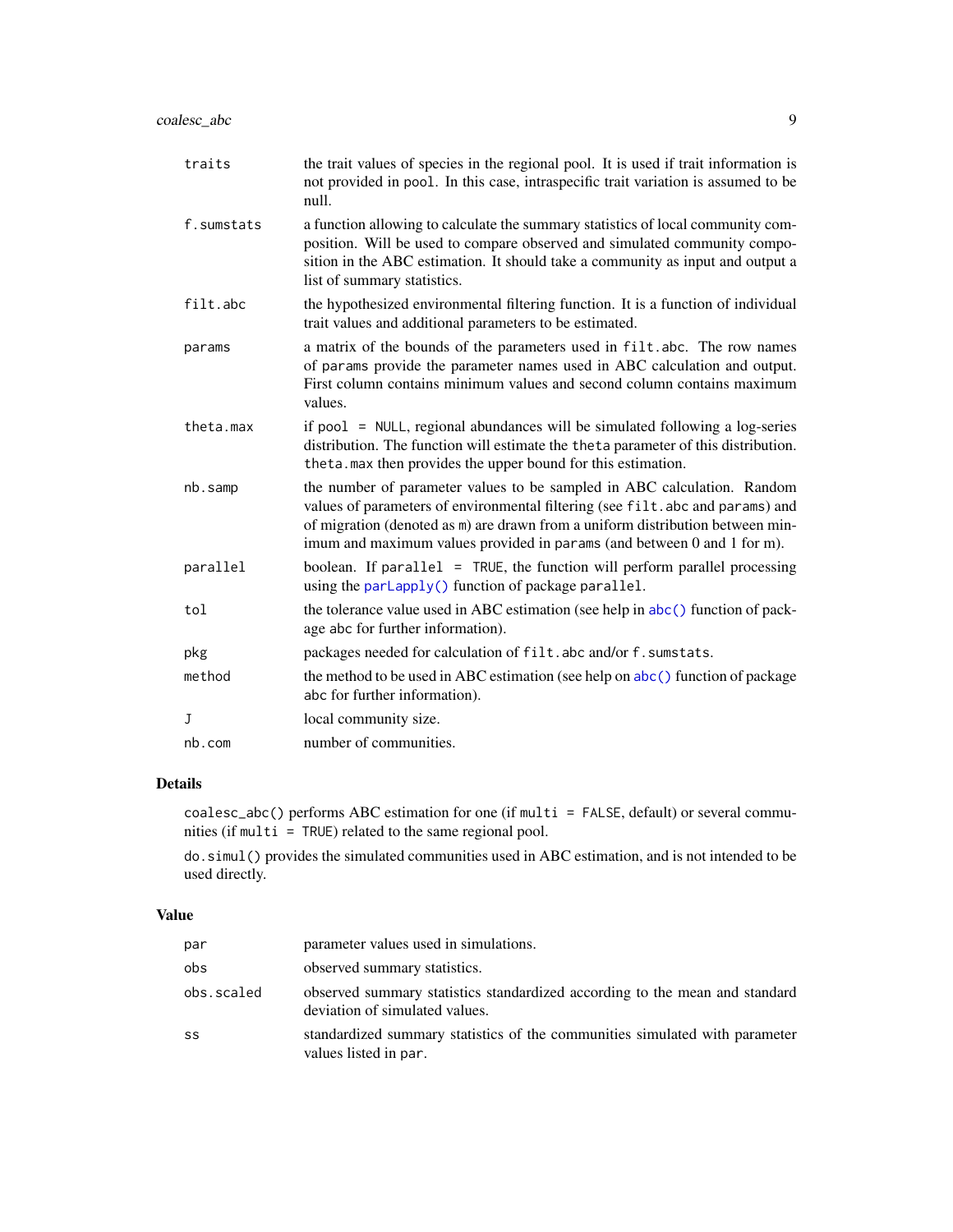<span id="page-9-0"></span>

#### Author(s)

F. Munoz

#### References

Jabot, F., and J. Chave. 2009. Inferring the parameters of the neutral theory of biodiversity using phylogenetic information and implications for tropical forests. Ecology Letters 12:239-248.

Csillery, K., M. G. B. Blum, O. E. Gaggiotti, and O. Francois. 2010. Approximate Bayesian computation (ABC) in practice. Trends in Ecology  $&$  Evolution 25:410-418.

Csillery, K., O. Francois, and M. G. Blum. 2012. abc: an R package for Approximate Bayesian Computation (ABC). Methods in Ecology and Evolution 3:475-479.

#### See Also

[abc\(\)](#page-0-0) in abc package, [parLapply\(\)](#page-0-0) in parallel package.

```
# Trait-dependent filtering function
filt_gaussian <- function(t, params) exp(-(t-params[1])^2/(2*params[2]^2))
# Definition of parameters and their range
params \leq data.frame(rbind(c(0, 1), c(0.05, 1)))
row.names(params) <- c("topt", "sigmaopt")
# Number of values to sample in prior distributions
nb.samp <- 10^6 # Should be large
## Not run:
# Basic summary statistics
f.sumstats <- function(com) array(dimnames=list(c("cwm", "cwv", "cws",
                                                   "cwk", "S", "Es")),
                                   c(\text{mean}(com[, 3]), \text{var}(com[, 3]),e1071::skewness(com[,3]),
                                     e1071::kurtosis(com[,3]),
                                     vegan::specnumber(table(com[,2])),
                                     vegan::diversity(table(com[,2]))))
# An observed community is here simulated (known parameters)
comm <- coalesc(J = 400, m = 0.5, theta = 50,
                filt = function(x) filt_gaussian(x, c(0.2, 0.1)))
# ABC estimation of the parameters based on observed community composition
## Warning: this function may take a while
res <- coalesc_abc(comm$com, comm$pool, f.sumstats = f.sumstats,
                   filt.abc = filt_gaussian, params = params,
                   nb.samp = nb.samp, parallel = TRUE,
                   pkg = c("e1071", "vegan"), method = "neuralnet")
```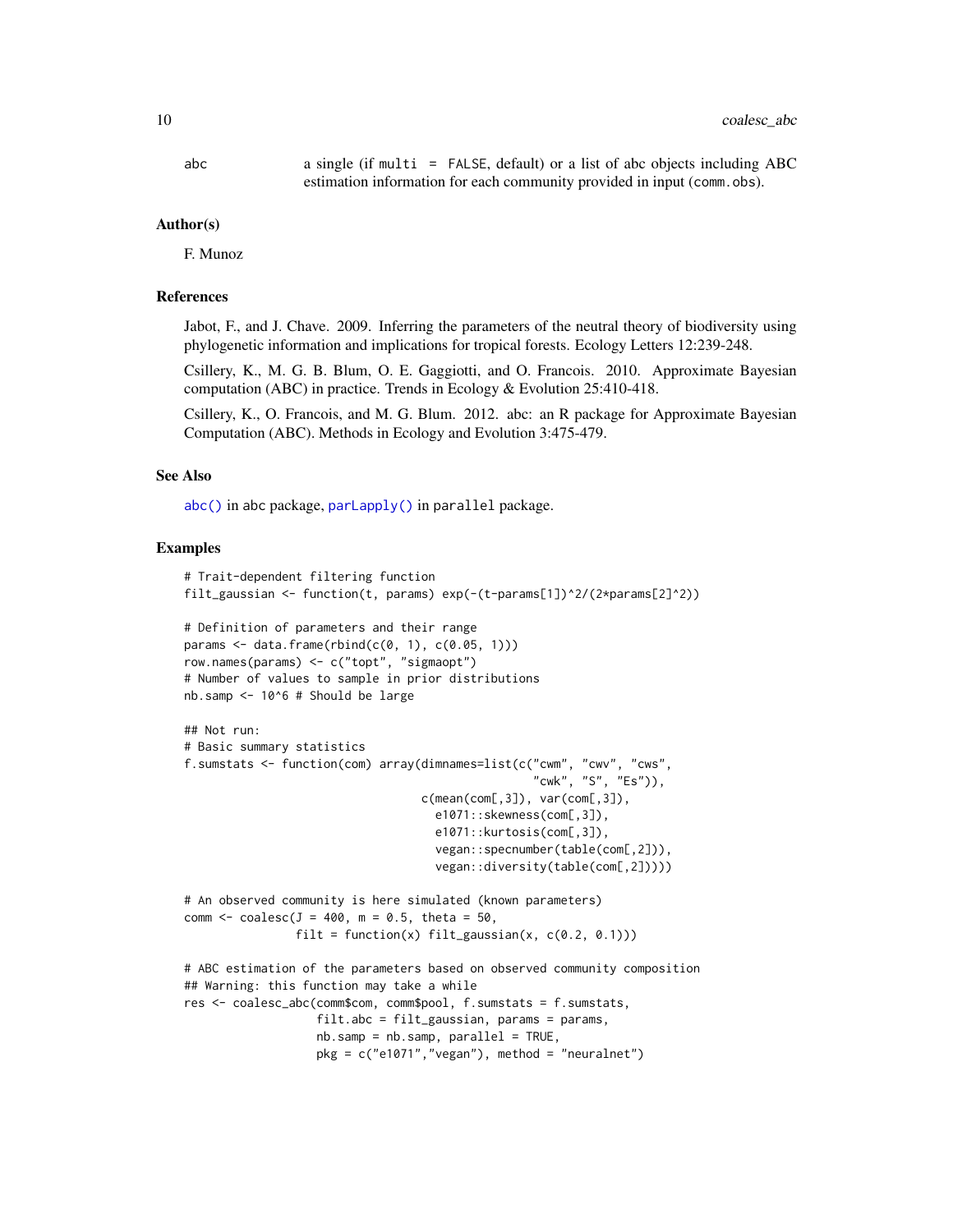#### <span id="page-10-0"></span>forward the contract of the contract of the contract of the contract of the contract of the contract of the contract of the contract of the contract of the contract of the contract of the contract of the contract of the co

```
plot(res$abc, param = res$par)
hist(res$abc)
# Cross validation
## Warning: this function is slow
res$cv <- abc::cv4abc(param = res$par, sumstat = res$ss, nval = 1000,
                      tols = c(0.01, 0.1, 1), method = "neuralnet")plot(res$cv)
# Multiple community option
# When the input is a site-species matrix, use argument multi="tab"
# See vignette Barro_Colorado for more details
# When the input is a list of communities, use argument multi="seqcom"
comm.obs <- list()
comm.obs[[1]] \le cbind(rep(1,400), coalesc(J = 400, m = 0.5, filt = function(x)
                                           filt_gaussian(x, c(0.2, 0.1)),
                                           pool = comm$pool)$com))
comm.obs[[2]] \le cbind(rep(2,400), coalesc(J = 400, m = 0.5, filt = function(x)
                                           filt_gaussian(x, c(0.5, 0.1)),
                                           pool = comm$pool)$com))
comm.obs[[3]] \le cbind(rep(3,400), coalesc(J = 400, m = 0.5, filt = function(x)
                                           filt_gaussian(x, c(0.8, 0.1)),
                                           pool = comm$pool)$com))
comm.obs <- lapply(comm.obs, as.matrix)
res <- coalesc_abc(comm.obs, comm$pool, multi="seqcom", f.sumstats=f.sumstats,
                   filt.abc = filt_gaussian, params = params, nb.samp = nb.samp,
                   parallel = TRUE, pkg = c("e1071", "vegan"), tol = 0.1,method = "neuralnet")
lapply(res$abc, summary)
## End(Not run)
```
<span id="page-10-1"></span>

| forward | Simulation of neutral and niche-based community dynamics forward |
|---------|------------------------------------------------------------------|
|         | <i>in time</i>                                                   |

#### Description

Simulates niche-based (habitat filtering and/or limiting similarity) and neutral community dynamics from a given initial composition, over a given number of generations.

#### Usage

```
forward(initial, prob = 0, d = 1, gens = 150, keep = FALSE,
```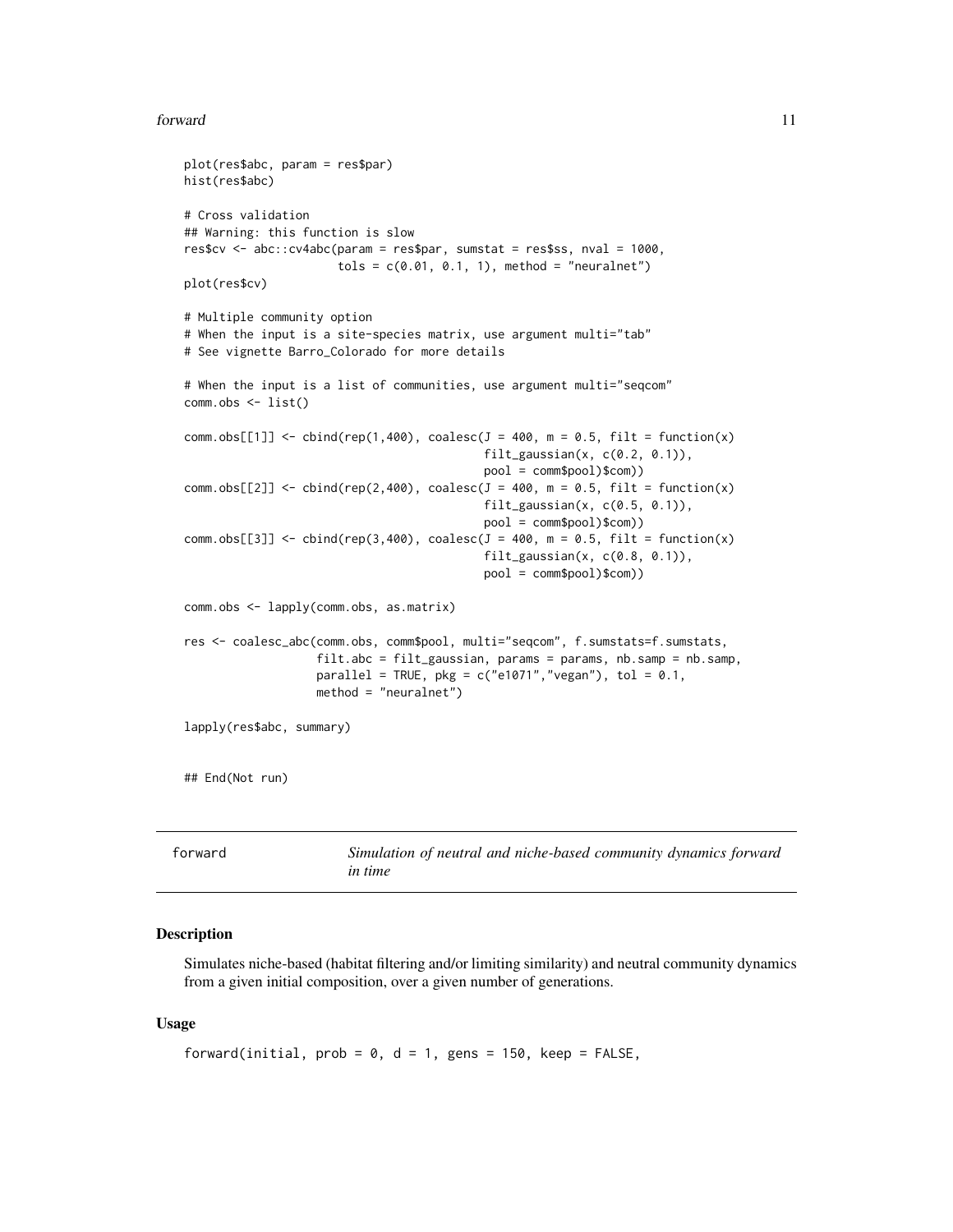```
pool = NULL, limit.sim = FALSE, coeff.lim.sim = 1,
        sign = 0.1, filt = NULL, prob.death = NULL,
        method.dist = "euclidean", plot_gens = FALSE)
get_number_of_gens(given_size, pool, nbrep = 5, prob = 1, d = 1,
                   gens = NULL, limit.sim = FALSE,
                   coeff.lim.sim = 1, sign = 0.1, filt = NULL,prob.death = NULL, method.dist = "euclidean",
                   plot_gens = FALSE)
pick(\text{com}, d = 1, prob = 0, pool = NULL, prob. death = prob. death,limit.sim = NULL, coeff.lim.sim = 1, sigm = 0.1, filt = NULL,
     new.index = new.index, method.dist = "euclidean")
pick.mutate(com, d = 1, prob.of.mutate = 0, new.index = 0)
pick.immigrate(com, d = 1, prob.of.immigrate = 0, pool,
               prob.death = NULL, limit.sim = NULL, coeff.lim.sim = 1,
               sign = 0.1, filt = NULL, method.dist = "euclidean")
```
#### Arguments

| com, initial  | starting community. It is in principle a three (or more) column matrix or data.frame<br>including individual ID, species names and trait values. For strictly neutral dy-<br>namics, it can be a vector of individual species names.                                                                                                                                                                                                                       |
|---------------|------------------------------------------------------------------------------------------------------------------------------------------------------------------------------------------------------------------------------------------------------------------------------------------------------------------------------------------------------------------------------------------------------------------------------------------------------------|
|               | prob, prob.of.immigrate, prob.of.mutate<br>probability of an individual establishing in the community not being a descen-<br>dant of an existing individual. If descendant from a new ancestor, can be either<br>through immigration (in pick.immigrate()) or through mutation (in pick.mutate()).                                                                                                                                                         |
| d             | number of individuals that die in each time-step.                                                                                                                                                                                                                                                                                                                                                                                                          |
| gens          | number of generations to simulate.                                                                                                                                                                                                                                                                                                                                                                                                                         |
| keep          | boolean value. If FALSE (default) the function output only the community com-<br>position at the end of the simulation. If TRUE the function output a list of com-<br>munity composition at successive time steps (see Value section).                                                                                                                                                                                                                     |
| pool          | the regional pool of species providing immigrants to the local community. It is in<br>principle a three-column matrix or data frame including individual ID, species<br>names and trait values. If trait information is missing, a random trait value is<br>given to individuals, from a uniform distribution between 0 and 1. If NULL, the<br>pool is simulated as a metacommunity at speciation-drift equilibrium, based on<br>prob for speciation rate. |
| given_size    | size of the community you want to have an estimate of the number of generations<br>needed to reach stationarity in species richness.                                                                                                                                                                                                                                                                                                                       |
| nbrep         | number of replicates from which you want to estimate the number of generations<br>needed to reach stationarity in species richness.                                                                                                                                                                                                                                                                                                                        |
| limit.sim     | if TRUE, limiting similarity will be simulated, based on species trait distances<br>(computed with the method given by method.dist) and a Gaussian overlapping<br>function.                                                                                                                                                                                                                                                                                |
| coeff.lim.sim | adjust the intensity of limiting similarity.                                                                                                                                                                                                                                                                                                                                                                                                               |
| sigm          | adjust the variance of the overlap function used to calculate limiting similarity.                                                                                                                                                                                                                                                                                                                                                                         |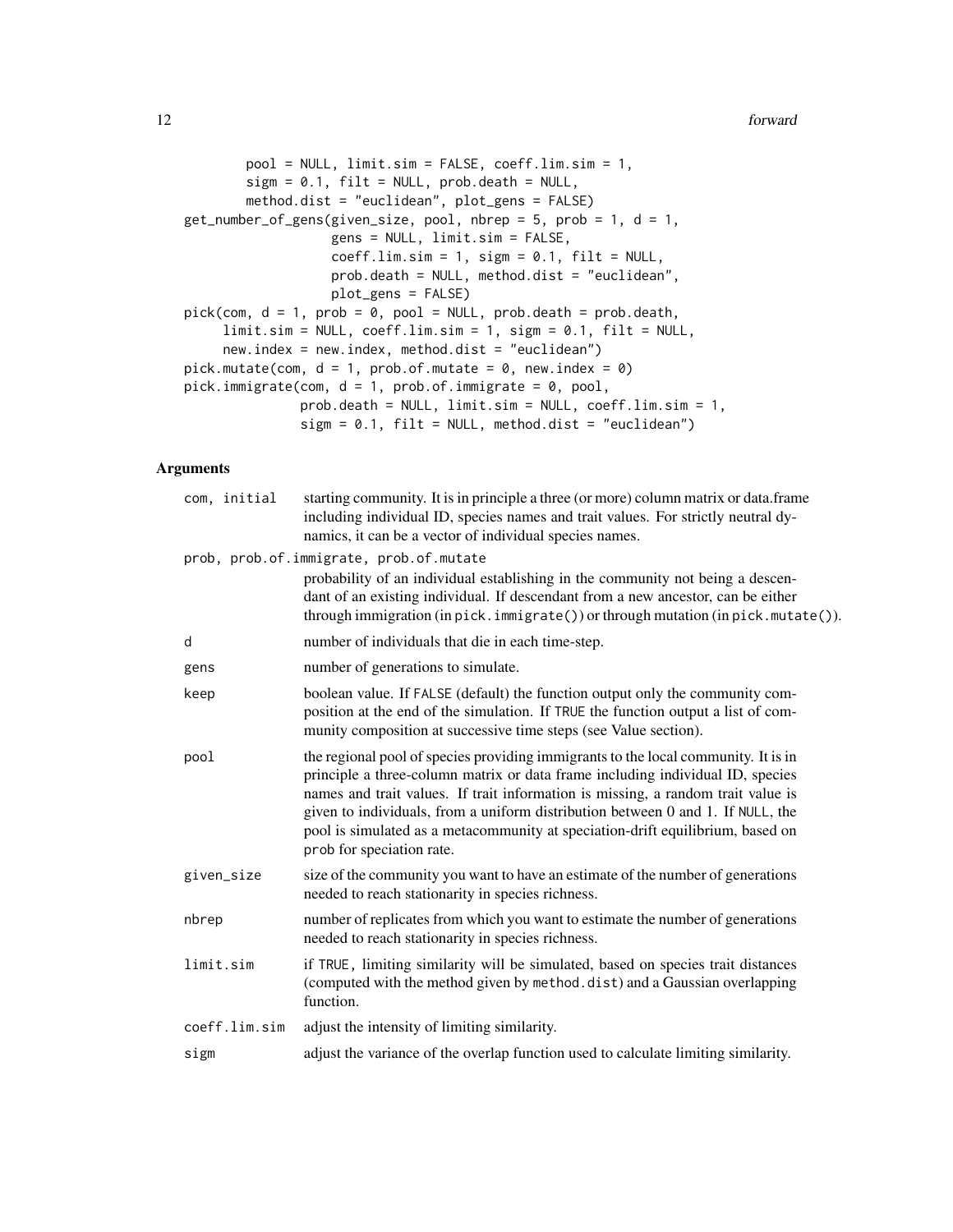#### <span id="page-12-0"></span>forward the contract of the contract of the contract of the contract of the contract of the contract of the contract of the contract of the contract of the contract of the contract of the contract of the contract of the co

| filt        | the function used to represent habitat filtering. For a given trait value $t$ , $filt(t)$<br>represents the probability that an individual with trait t enters the local commu-<br>nity.   |
|-------------|--------------------------------------------------------------------------------------------------------------------------------------------------------------------------------------------|
| prob.death  | provides a baseline probability of death that is homogeneous across species. It<br>is used in niche-based dynamics to represent the balance of baseline and niche-<br>dependent mortality. |
| method.dist | provide the method to compute trait distances between individuals (syntax of<br>function dist, can be in the list c ("euclidean", "maximum", "manhattan", "canberra", "binary",            |
| new.index   | prefix used to give a new species name when speciation occurs.                                                                                                                             |
| plot_gens   | plot the number of unique individuals and species over generations.                                                                                                                        |

#### Details

It is a zero-sum game, so that the number of individuals of the community is fixed to the number of individuals in initial community.

When niche-based dynamics are simulated, the niche-based constraints influence both immigration and mortality.

Function get\_number\_of\_gen() allows determining the number of generations needed to reach stationary richness for given parameterization of forward(). The target number of generation is based on assessing the change point in species richness change over time for replicate simulated communities with random initial composition. A conservative measure is proposed as the maximum time to reach stationary richness over the replicate simulated communities.

Functions pick.immigrate() and pick.mutate() are used to simulate immigration and speciation events within a time step. They are embedded in forward and are not really intended for the end user.

#### Value

| com       | if keep = FALSE, a data.frame of simulated individuals, with the label of an-<br>cestor individual in the regional pool on first column (as in the first column of<br>the pool), species label on second column (as in the second column of the pool),<br>and species trait (as in the third column of the pool). |
|-----------|-------------------------------------------------------------------------------------------------------------------------------------------------------------------------------------------------------------------------------------------------------------------------------------------------------------------|
| pool      | a data frame of the individuals of the regional source pool, with the label of an-<br>cestor individual in the regional pool on first column (as in first column of input<br>pool), species label on second column (as in second column of input pool), and<br>species trait (as in third column of input pool).  |
| $sp_t$    | a vector of species richness at each time step.                                                                                                                                                                                                                                                                   |
| com_t     | if keep $=$ TRUE, a list of community composition for each time step (a data.frame<br>as in com).                                                                                                                                                                                                                 |
| dist.t    | if $limit \, . \, sim = TRUE$ , the average value of the limiting similarity function over<br>time.                                                                                                                                                                                                               |
| new.index | for pick. mutate(), return the new index to be used for species name at a next<br>speciation event.                                                                                                                                                                                                               |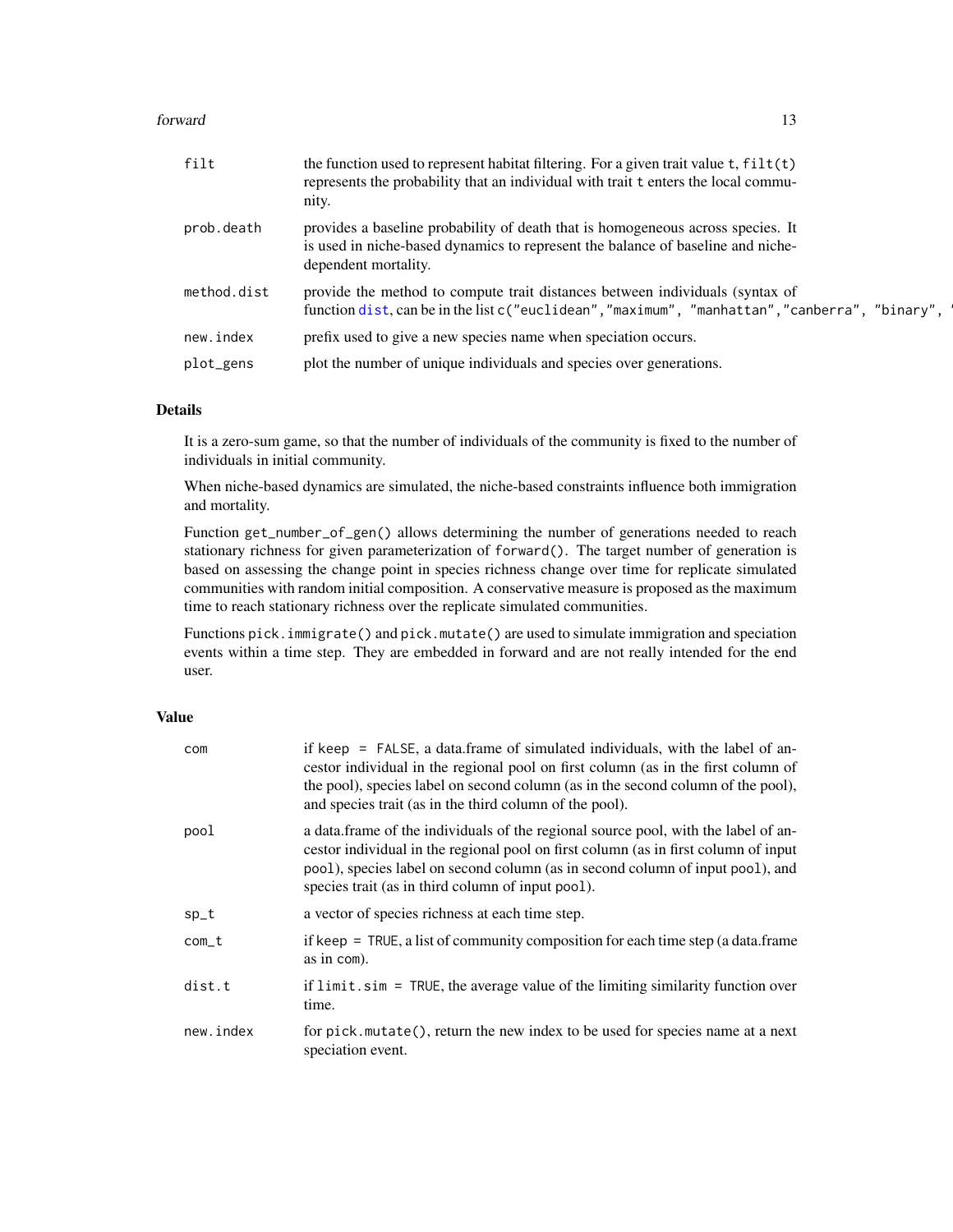#### Author(s)

F. Munoz, derived from the untb function of R. Hankin.

#### **References**

For neutral dynamics, S. P. Hubbell 2001. "The Unified Neutral Theory of Biodiversity". Princeton University Press.

```
## Not run:
# Initial community composed of 10 species each including 10 individuals
initial1 \leq rep(as.character(1:10), each = 10)
# Simulation of speciation and drift dynamics over 100 time steps
final1 \le forward(initial = initial1, prob = 0.1, gens = 1000)
# The final community includes new species (by default names begins with "new")
final1$com$sp # includes new species generated by speciation events
# A regional pool including 100 species each including 10 individuals
pool \leq rep(as.character(1:100), each = 10)
# Simulation of migration and drift dynamics over 1000 time steps
final2 <- forward(initial = initial1, prob = 0.1, gens = 1000, pool = pool)
# The final community includes species that have immigrated from the pool
final2$com$sp # includes new species that immigrated from the pool
# Initial community composed of 10 species each including 10 individuals,
# with trait information for niche-based dynamics
initial2 <- data.frame(sp = rep(as.character(1:10), each = 10),
                      trait = runif(100))
# Simulation of stabilizing hab. filtering around t = 0.5, over 1000 time steps
sigm \leq 0.1filt_gaussian <- function(t,x) exp(-(x - t)^2/(2*sign^2))final3 <- forward(initial = initial2, prob = 0.1, gens = 1000, pool = pool,
                 filt = function(x) filt_gaussian(0.5, x))
plot_comm(final3) # trait distribution in final community
# With higher immigration
final4 \le forward(initial = initial2, prob = 0.8, gens = 1000, pool = pool,
                 filt = function(x) filt_gaussian(0.5, x))
plot_comm(final4) # should be closer to 0.5
# Simulation of limiting similarity, over 1000 time steps
final5 <- forward(initial = initial2, prob = 0.1, gens = 1000, pool = pool,
                 limit.sim = TRUE)
plot_comm(final5)
# Stronger limiting similarity
final6 <- forward(initial = initial2, prob = 0.1, gens = 1000, pool = pool,
                 limit.sim = TRUE, coeff.lim.sim = 20)
```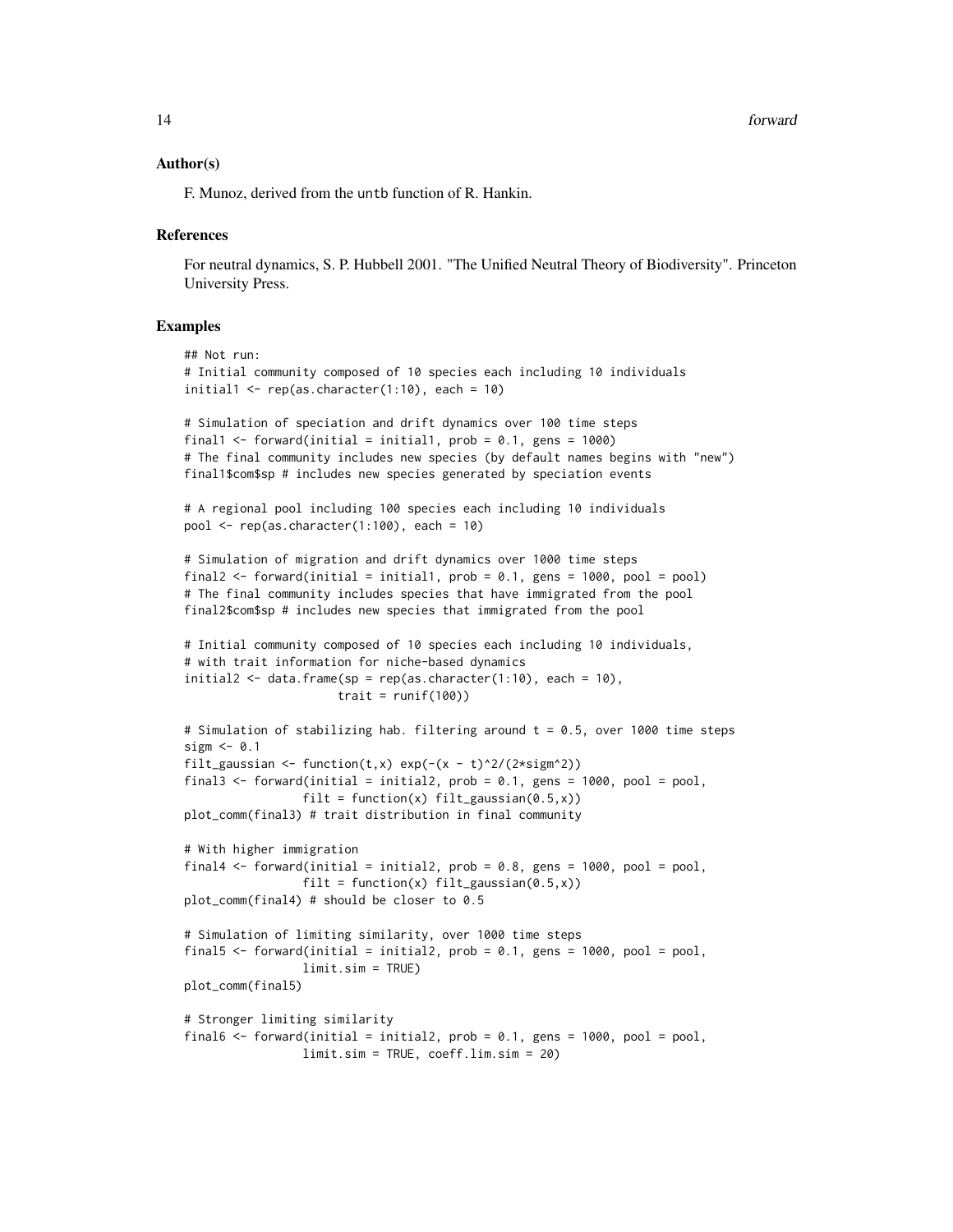```
plot_comm(final6) # the distribution will be more even
# Variation of community richness with time
final7 <- forward(initial = initial2, prob = 0.1, gens = 1000, pool = pool,
                 limit.sim = TRUE, keep = TRUE, plot_gens = TRUE)
# Check stationarity
plot(unlist(lapply(final7$com_t, function(x) length(unique(x[, 2])))),
     xlab = "Time step", ylab = "Community richness")
# Index of limiting similarity over time
plot(final7$dist.t, xlab = "Time step", ylab = "Limiting similarity")
## End(Not run)
```
plot\_comm *Regional vs. Local trait distributions of abundances*

#### Description

Graphical function to used on the output of coalesc() or forward() functions.It aims at plotting links between regional and local trait/abundance distributions.

#### Usage

plot\_comm(x, type = "trait", seltrait = 1, main = NULL)

#### Arguments

| X        | a list including the species pool composition (x\$pool) and the local commu-<br>nity composition (x\$com). For example, x may be the output of coalesc() or<br>forward() functions. |
|----------|-------------------------------------------------------------------------------------------------------------------------------------------------------------------------------------|
| type     | • if type = "trait", the function displays density plots of trait distributions.<br>• if type = "abund", it displays the relationship between local and regional<br>abundances.     |
| seltrait | index of the trait to be plotted following community data.frame (if multiple traits<br>used in simulation).                                                                         |
| main     | an overall title for the plot.                                                                                                                                                      |

#### Details

If type = "trait", the function provides density plots of the trait or abundance distributions in the regional pool and in a local community. If type = "abund", the function displays the relationship between regional and local species relative abundances. By default type = "trait". To be used on the output of coalesc() or forward() functions.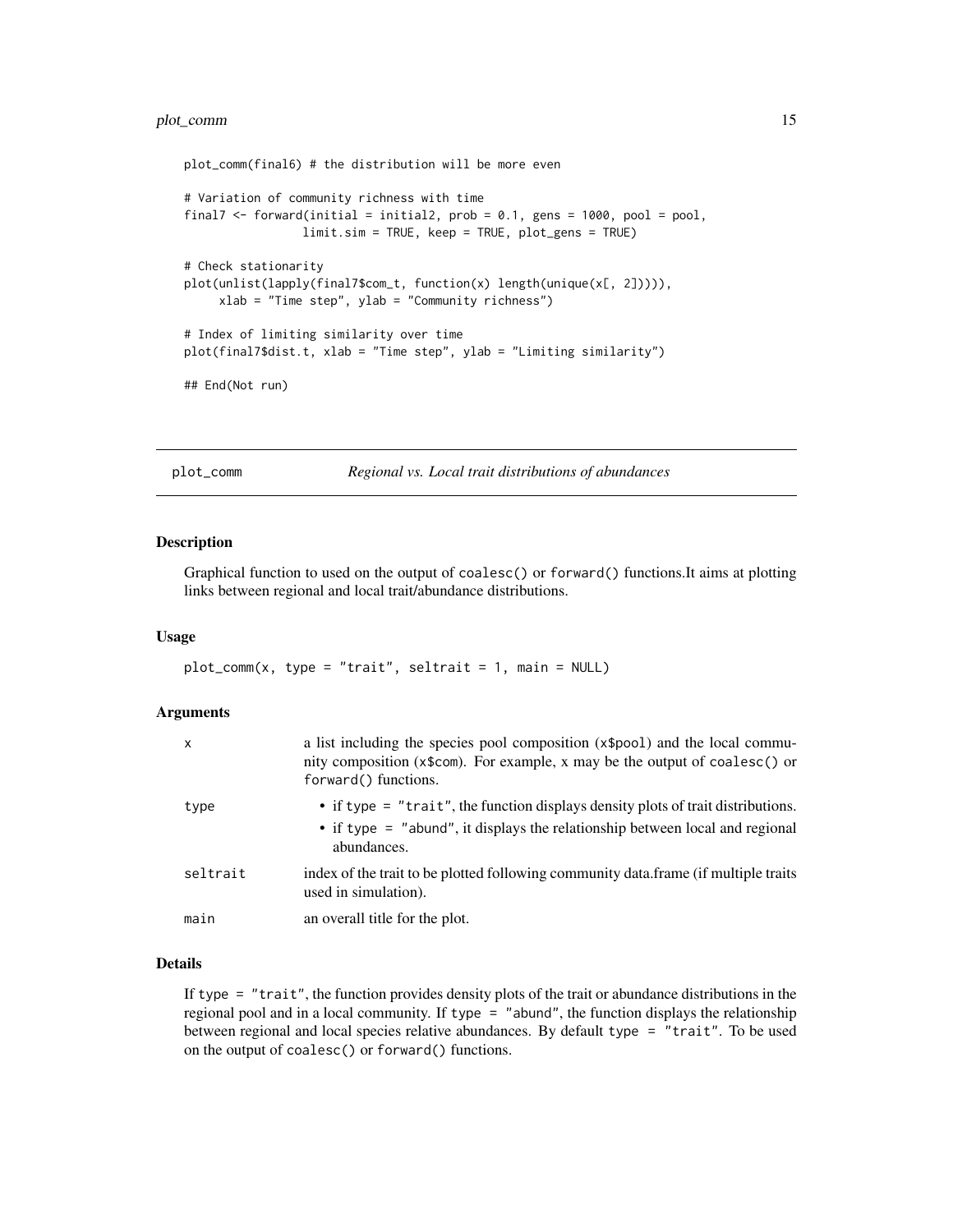#### <span id="page-15-0"></span>Value

Return two stacked [ggplot2](#page-0-0) density plots if type = "trait" and a biplot if type = "abund".

#### Author(s)

F. Munoz; P. Denelle

#### Examples

```
# Simulation of a neutral community including 100 individuals
J <- 500; theta <- 50; m <- 0.1;
comm1 < -coalesc(J, m, theta)plot_comm(comm1)
plot_comm(comm1, type = "abund")
# Stabilizing habitat filtering around t = 0.5
comm2 <- coalesc(J, m, theta, filt = function(x) 0.5 - abs(0.5 - x))
plot_comm(comm2)
plot_comm(comm2, type = "abund")
```
#### tcor *Generates Correlated Traits*

#### Description

Create two random vectors of traits correlated between each other or a vector of traits correlated to an existing one. The linear correlation is defined by the parameter rho.

#### Usage

tcor(n, rho =  $0.5$ , mar.fun = rnorm,  $x = NULL$ , ...)

#### Arguments

| n       | the integer number of values to be generated.                                                                                                    |
|---------|--------------------------------------------------------------------------------------------------------------------------------------------------|
| rho     | a numeric parameter defining the linear correlation between the two traits (de-<br>fault is $(0.5)$ . It must belong to the interval $[-1, 1]$ . |
| X       | an vector of numeric values. Default is NULL.                                                                                                    |
| mar.fun | a function defining the random generation for the trait distribution. Default is<br>rnorm.                                                       |
| $\cdot$ | other arguments for the mar. fun() function.                                                                                                     |

#### Details

rho parameter is set to 0.5 by default. x = NULL by default. Code adapted from: [http://stats.](http://stats.stackexchange.com/questions/15011/generate-a-random-variable-with-a-defined-correlation-to-an-existing-variable) stackexchange.com/questions/15011/generate-a-random-variable-with-a-defined-correlation-to-an-exis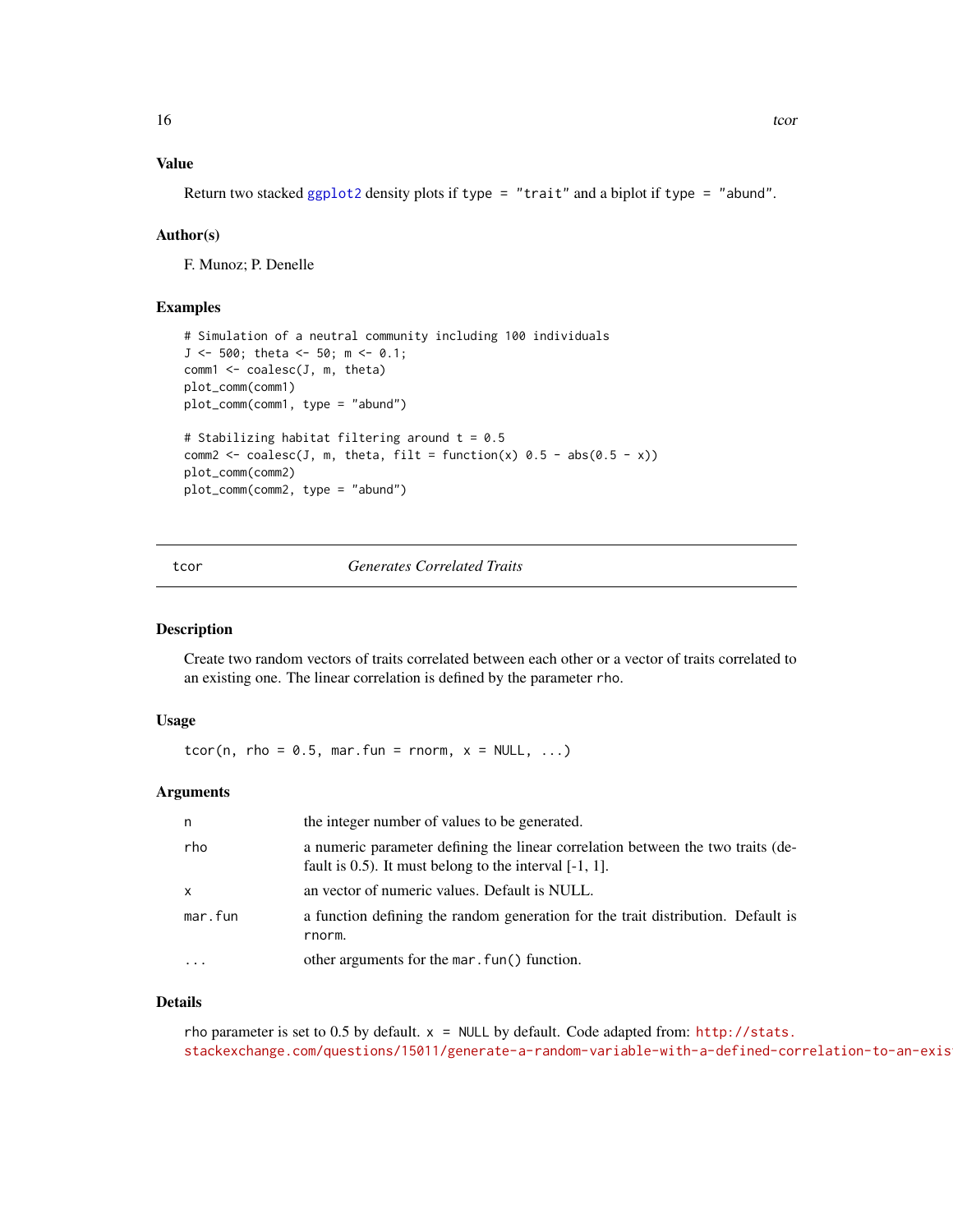tcor to the contract of the contract of the contract of the contract of the contract of the contract of the contract of the contract of the contract of the contract of the contract of the contract of the contract of the co

#### Value

Return a data.frame with two numeric columns, each column defining a trait.

#### Author(s)

P. Denelle F. Munoz

```
# With no predefined trait
traits \le tcor(n = 10000, rho = 0.8)
plot(traits[, 1], traits[, 2])
cor(traits[, 1], traits[, 2])
# With existing trait
existing_trait <- rnorm(10000, 10, 1)
traits \le tcor(n = 10000, rho = 0.8, x = existing_trait)
plot(traits[, 1], traits[, 2])
cor(traits[, 1], traits[, 2])
```